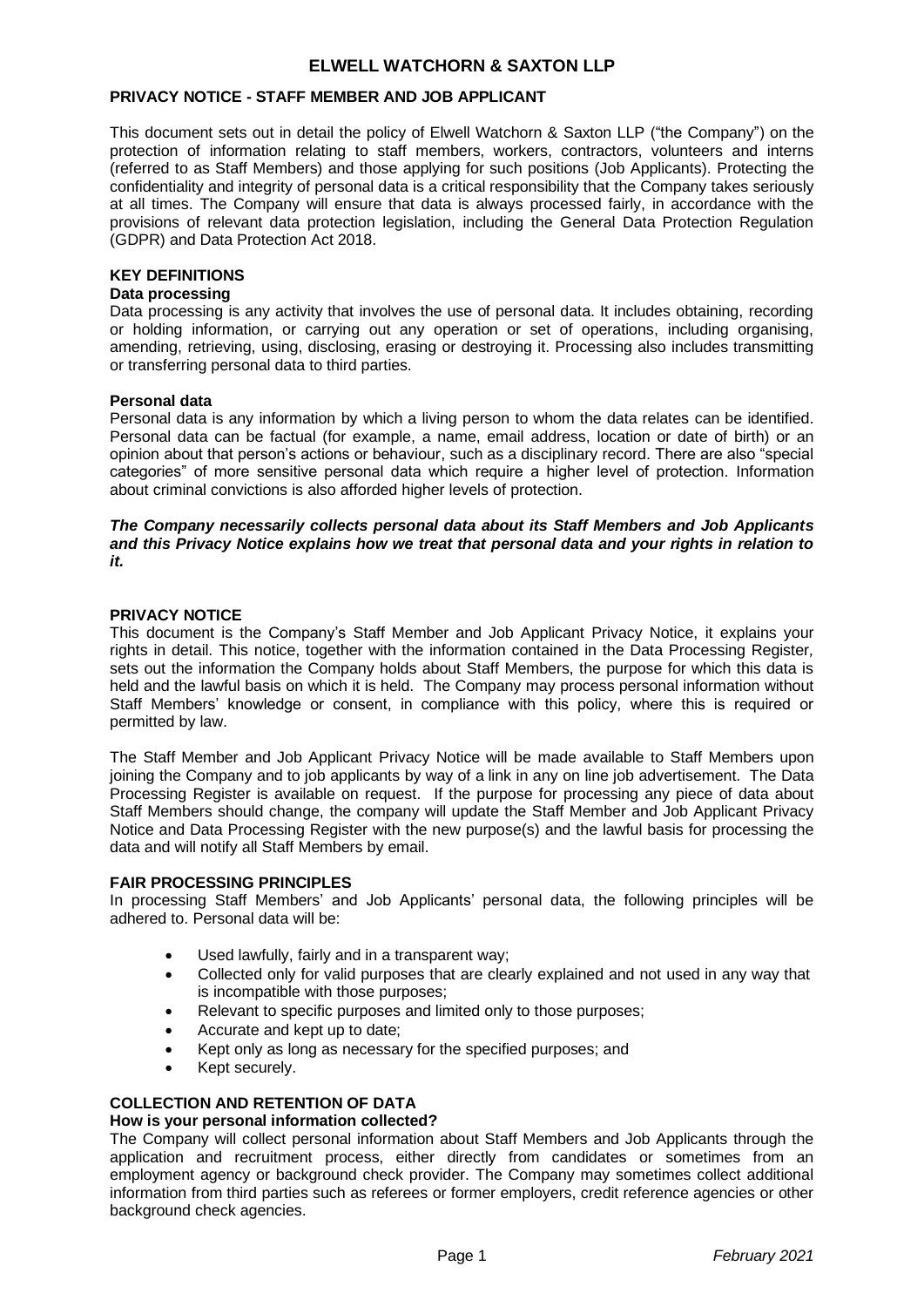From time to time, the Company may collect additional personal information in the course of jobrelated activities throughout the period of employment. If the Company requires to obtain additional personal information, this policy will be updated, or Staff Members will receive a separate privacy notice setting out the purpose and lawful basis for processing the data.

## **What information is collected about you?**

We may collect, store, and use the following categories of personal information about you:

- Personal contact details such as name, title, addresses, telephone numbers, and personal email addresses;
- Date of birth;
- Gender;
- Marital status and dependents;
- Next of kin and emergency contact information;
- National Insurance number;
- Bank account details, payroll records and tax status information;
- Salary, annual leave, pension and benefits information;
- Start and leaving dates;
- Location of employment or workplace:
- Recruitment information (including copies of right to work documentation, references and other information included in a CV or cover letter or as part of the application process);
- Employment records (including job titles, work history, working hours, training records and professional memberships);
- Compensation history;
- Performance information;
- Disciplinary and grievance information;
- Information about your use of our information and communications systems:
- Photographs:

In limited circumstances, we may also collect, store and use the following "special categories" of more sensitive personal information:

- Information about your race or ethnicity, religious beliefs, sexual orientation and political opinions;
- Trade union membership;
- Information about your health, including any medical condition, health and sickness records;
- Genetic information and biometric data;
- Information about criminal convictions and offences;

#### **How is information about you used?**

Personal information will only be processed when there is a lawful basis for doing so. Most commonly, the Company will use personal information in the following circumstances:

- when it is needed to perform Staff Members' contracts of employment;
- when it is needed to comply with a legal obligation; or
- less commonly, when it is necessary for the Company's legitimate interests (or those of a third party) and Staff Members' interests and fundamental rights do not override those interests.

The Company may also use personal information in the following situations, which are likely to be rare:

- when it is necessary to protect Staff Members' interests (or someone else's interests); or
- when it is necessary in the public interest or for official purposes (such as in connection with monitoring visits from our regulatory bodies.

A list of each category of personal data we hold and the lawful basis we believe the Company to have for processing it may be found in the Data Processing Register*.*

The situations in which we envisage using your personal information are as follows:

Making a decision about your recruitment or appointment;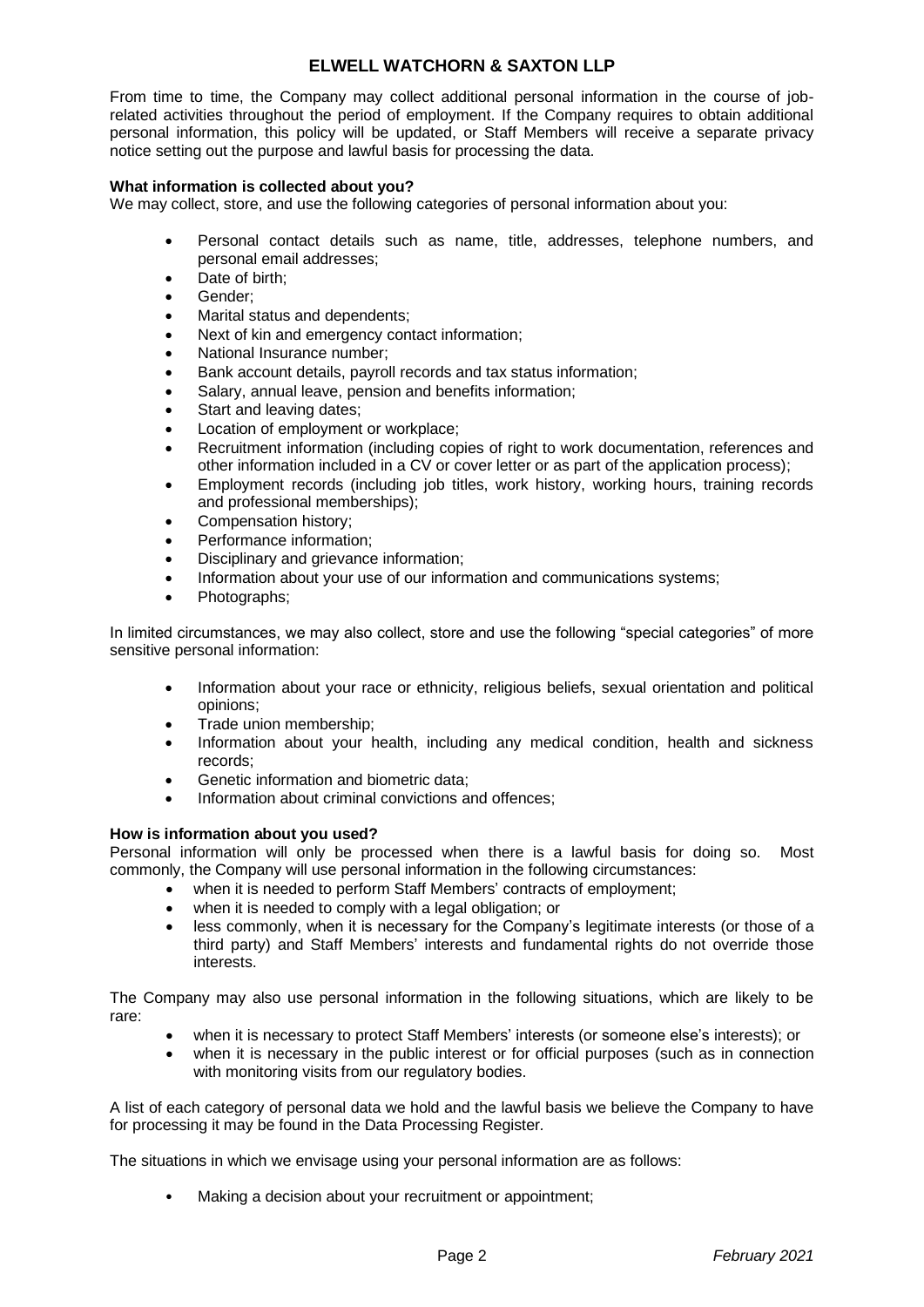- Determining the terms on which you work for us:
- Checking you are legally entitled to work in the UK;
- Paying you and, if you are an employee, deducting tax and National Insurance contributions;
- Providing the following benefits to you:
- Death in service benefit:
- Pension benefits:
- Liaising with your pension provider;
- Administering the contract we have entered into with you;
- Business management and planning, including accounting and auditing
- Conducting performance reviews, managing performance and determining performance requirements;
- Making decisions about salary reviews and compensation:
- Assessing qualifications for a particular job or task, including decisions about promotions;
- Gathering evidence for possible grievance or disciplinary hearings;
- Making decisions about your continued employment or engagement;
- Making arrangements for the termination of our working relationship;
- Education, training and continuing professional development requirements;
- Dealing with legal disputes involving you, or other employees, workers and contractors, including accidents at work;
- Ascertaining your fitness to work;
- Managing sickness absence;
- Complying with health and safety obligations;
- To prevent fraud, money laundering or terrorist financing;
- To monitor your use of our information and communication systems to ensure compliance with our IT policies
- To ensure network and information security, including preventing unauthorised access to our computer and electronic communications systems and preventing malicious software distribution;
- To conduct data analytics studies to review and better understand employee retention and attrition rates;
- Equal opportunities monitoring.

Some of the above grounds for processing will overlap and there may be several grounds which justify our use of your personal information.

#### **If you fail to provide personal information**

If you fail to provide certain information when requested, we may not be able to perform the contract we have entered into with you (such as paying you or providing a benefit), or we may be prevented from complying with our legal obligations (such as to ensure the health and safety of our workers).

#### **Change of purpose**

We will only use your personal information for the purposes for which we collected it, unless we reasonably consider that we need to use it for another reason and that reason is compatible with the original purpose. If we need to use your personal information for an unrelated purpose, we will notify you and we will explain the legal basis which allows us to do so.

Please note that we may process your personal information without your knowledge or consent, in compliance with the above rules, where this is required or permitted by law.

#### **Special categories (sensitive) personal data**

Some categories of personal data are considered by law to be particularly sensitive and are therefore classed as "special categories" of personal data. These relate to a person's racial or ethnic origin, political opinions, religious or similar beliefs, trade union membership, physical or mental health conditions, sexual life, sexual orientation, biometric or genetic data. This type of data is afforded additional protection.

What constitutes special categories of data and how it is processes and protected is explained in greater detail in our Special Category Data Policy.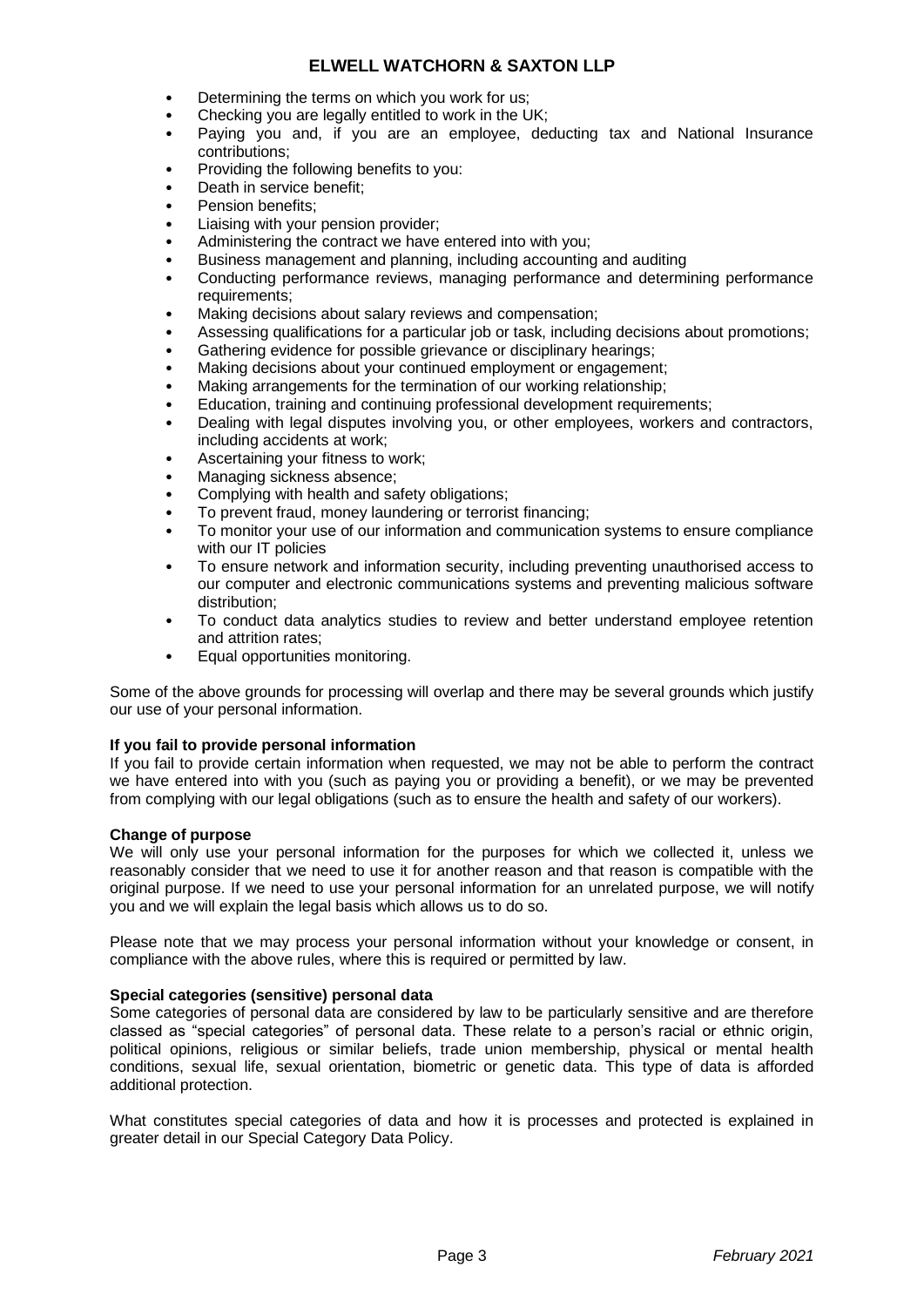In summary, the Company may process special categories of personal information in the following circumstances:

- primarily, when it is needed to assess working capacity on health grounds, subject to appropriate confidentiality safeguards; or
- in order to meet legal obligations (for instance in calculating your entitlement to sick pay or maternity pay); or
- when it is needed in the public interest, such as for equal opportunities monitoring or in relation to the Company's occupational pension scheme; or
- In limited circumstances, with explicit written consent, such as the inclusion of your photograph on our website or in marketing material;

Less commonly, the Company may process this type of information where it is needed in relation to legal claims or where it is needed to protect a staff member's interests (or someone else's interests) and the staff member is not capable of giving consent, or where a staff member has already made the information public.

The Company will typically use special categories of personal information in the following ways:

- information relating to leaves of absence, which may include sickness absence or family related leaves, may be used to comply with employment and other laws;
- information about Staff Members' physical or mental health, or disability status, may be used to ensure health and safety in the workplace and to assess fitness to work, to provide appropriate workplace adjustments, to monitor and manage sickness absence and to administer benefits;

Additionally, the Company may occasionally use sensitive personal information in the following ways:

- information about race or national or ethnic origin, religious, philosophical or moral beliefs, or sexual life or sexual orientation, may be used to ensure meaningful equal opportunity monitoring and reporting; and
- information about trade union membership may be used to pay trade union premiums, register the status of a protected staff member and to comply with employment law obligations.

## **Information about criminal convictions**

The Company envisages that it may hold information about criminal convictions where these are relevant to the performance of the functions of an insolvency Office Holder. If it becomes necessary to do so, the Company will only use this information where it has a legal basis for processing the information. This will usually be where such processing is necessary to carry out the Company's obligations. Less commonly, the Company may use information relating to criminal convictions where it is necessary in relation to legal claims, where it is necessary to protect a Staff Member's interests (or someone else's interests) and the Staff Member is not capable of giving consent, or where the Staff Member has already made the information public.

The Company will only collect information about criminal convictions if it is appropriate given the nature of the role of the employee and where it is legally able to do so. Relevant convictions would typically be those relating to theft, fraud or dishonesty by a Staff Member and/or that would otherwise bring discredit upon the Company and/or undermine the Company's ability to perform functions associated with the professional practice of insolvency administration.

Where appropriate, the Company will collect information about criminal convictions as part of the recruitment process or may require staff members to disclose information about criminal convictions during the course of employment.

#### **How long is information about you kept?**

Information about unsuccessful Job Applicants is retained for 6 months from the date of the application, unless you specifically request its destruction.

The retention period for information about Staff Members depends upon the nature of the information. The Company will only retain Staff Members' personal information for as long as necessary to fulfil the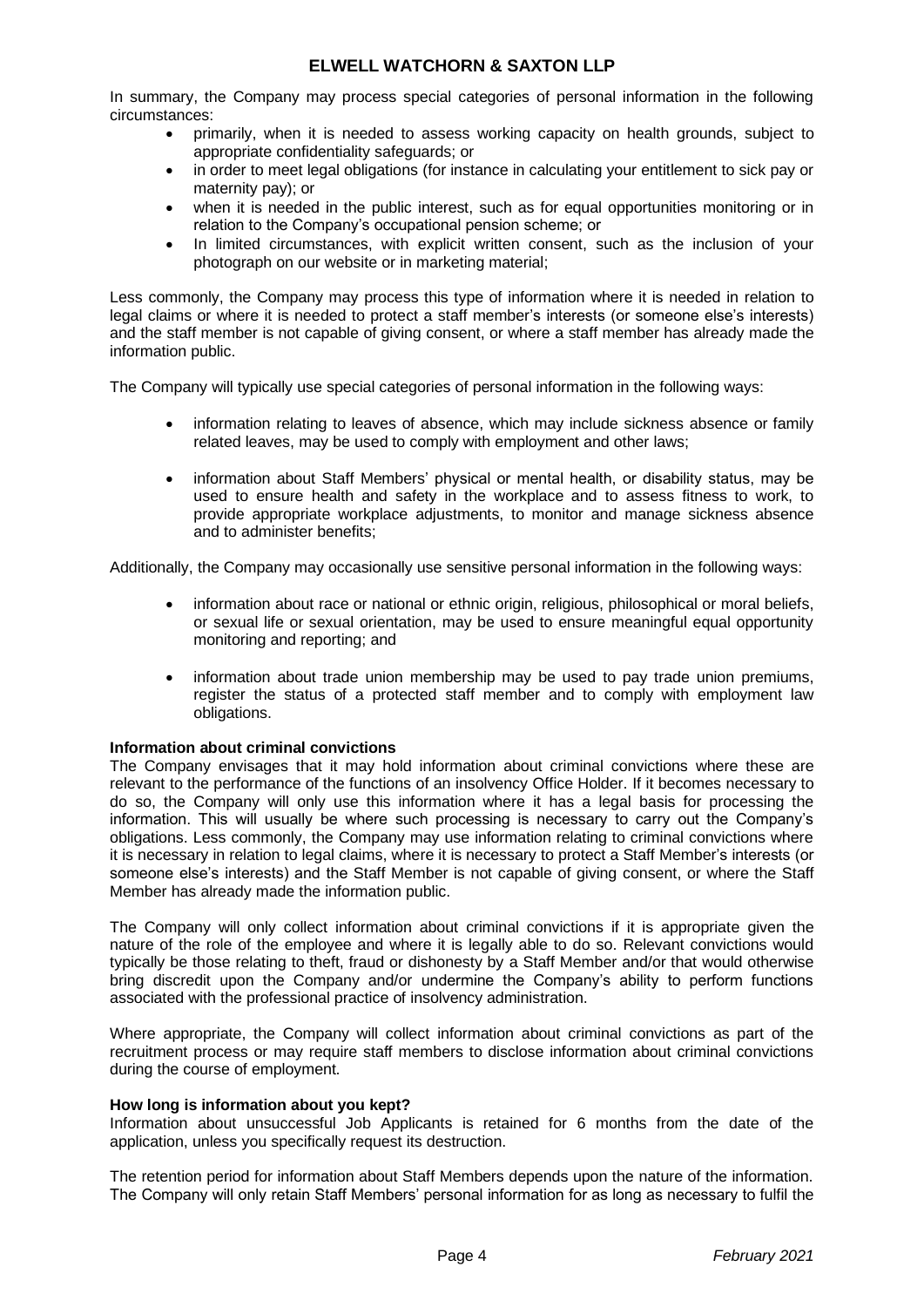purposes it was collected it for, including for the purposes of satisfying any legal, regulatory, accounting, or reporting requirements. Details of retention periods for different aspects of personal information are set out in the Data Processing Register and Data Retention Policy.

When determining the appropriate retention period for personal data, the Company will consider the amount, nature, and sensitivity of the personal data, the potential risk of harm from unauthorised use or disclosure of personal data, the purposes for which the personal data is processed, whether the Company can achieve those purposes through other means, and the applicable legal requirements.

In some circumstances the Company may anonymise personal information so that it can no longer be associated with individual Staff Members, in which case the Company may use such information without further notice to Staff Members. After the data retention period has expired, the Company will securely destroy Staff Members' personal information.

### **Consent to data processing**

The Company does not require consent from Staff Members to process most types of personal data. In addition, the Company will not usually need consent to use special categories of personal data or information about criminal convictions in order to carry out legal obligations or exercise specific rights in the field of employment law.

In limited circumstances, for example, if a medical report is sought for the purposes of managing sickness absence, Staff Members may be asked for written consent to process sensitive data. In those circumstances, Staff Members will be provided with full details of the information sought and the reason it is needed, so that Staff Members can carefully consider whether to consent. It is not a condition of staff members' contracts that Staff Members agree to any request for consent.

Where Staff Members have provided consent to the collection, processing and transfer of personal information for a specific purpose, they have the right to withdraw consent for that specific processing at any time. Once the Company has received notification of withdrawal of consent it will no longer process information for the purpose or purposes originally agreed to, unless it has another legitimate basis for doing so in law.

## **Automated decision making**

Automated decision-making takes place when an electronic system uses personal information to make a decision without human intervention. The Company does not envisage that any decisions will be taken about Staff Members using automated means, however staff members will be notified if this position changes.

## **DATA SECURITY AND SHARING**

#### **Data security**

The Company has put in place appropriate security measures to prevent personal information from being accidentally lost, used or accessed in an unauthorised way, altered or disclosed. Details of these measures are contained in our Confidentiality and Data Security Policy.

In summary, access to personal information is limited to those Staff Members, agents, contractors and other third parties who have a business need to know. They will only process personal information on the Company's instructions and are subject to a duty of confidentiality. The Company expects Staff Members handling personal data to take steps to safeguard personal data of staff members in line with this and the Confidentiality and Data Security Policy and disciplinary action or termination of contract may arise from a breach of confidentiality and/or data security.

## **Data sharing**

The Company requires third parties to respect the security of Staff Member data and to treat it in accordance with the law. Personal data about Staff Members will only be shared if it is lawful and necessary.

The Company may also share Staff Member data with third-party service providers where it is necessary to administer the working relationship with Staff Members or where the Company has a legitimate interest in doing so.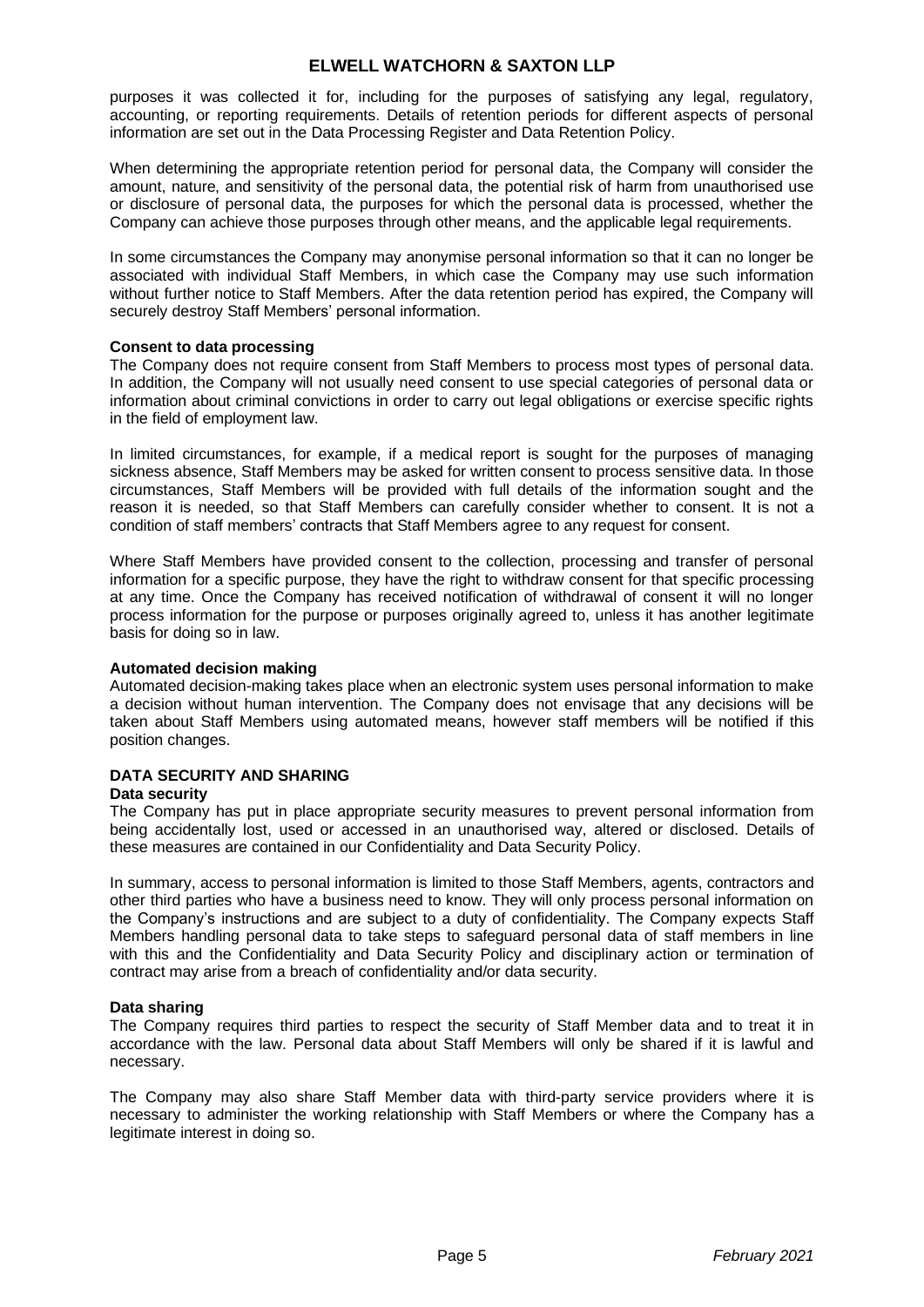The following activities are carried out by third-party service providers:

| Name of company / Organisation | <b>Service provided</b>     |
|--------------------------------|-----------------------------|
| <b>EACS</b>                    | IT support services         |
| <b>MHA MacIntyre Hudson</b>    | <b>Accountancy services</b> |
| Bray & Bray                    | <b>Legal Services</b>       |

Occasionally, we may share your personal information with other third parties, for example in the context of the possible sale or restructuring of the business. We may also need to share your personal information with a regulator or to otherwise comply with the law.

### **Transfer of data outside the EU**

We do not anticipate the transfer of your data outside the EU. The Company holds personal data in its physical files and on its Microsoft Azure servers. You will be notified in the event the Company intends to transfer your data outside of the EU.

## **STAFF MEMBERS' RIGHTS**

#### **Accuracy of data**

The Company will conduct regular reviews of the information held by it to ensure the relevancy of the information it holds. Staff Members are under a duty to inform the Company of any changes to their current circumstances. Where a Staff Member has concerns regarding the accuracy of personal data held by the Company, the Staff Member should contact the Office Manager to request an amendment to the data.

#### **Staff members' rights**

Under certain circumstances, Staff Members have the right to:

- **Request access** to personal information (commonly known as a "data subject access request").
- **Request erasure** of personal information.
- **Object to processing** of personal information where the Company is relying on a legitimate interest (or those of a third party) to lawfully process it.
- **Request the restriction of processing** of personal information.
- **Request the transfer** of personal information to another party.

If a Staff Member wishes to make a request on any of the above grounds, they should contact their Line Manager, in writing. Please note that, depending on the nature of the request, the Company may have good grounds for refusing to comply. If that is the case, the Staff Member will be given an explanation by the Company.

### **Accessing the information that we hold**

Staff members will not normally have to pay a fee to access personal information (or to exercise any of the other rights). However, the Company may charge a reasonable fee if the request for access is clearly unfounded or excessive. Alternatively, the Company may refuse to comply with the request in such circumstances.

The Company may need to request specific information from the Staff Member to help confirm their identity and ensure the right to access the information (or to exercise any of the other rights). This is another appropriate security measure to ensure that personal information is not disclosed to any person who has no right to receive it.

# **COMPLIANCE WITH DATA PROTECTION**

## **The Company's responsibility for compliance**

Given the size of the Company, it has not been deemed necessary to formally appoint a Data Protection Officer. Oversight of data privacy throughout the Company and its operations rests collectively with our Partners.

In insolvency cases, ultimate responsibility rests with the named Licensed Insolvency Practitioner that has been appointed in respect of an insolvent entity's affairs.

If Staff Members have any questions about this policy or how the Company handles personal information, they should contact their line manager in the first instance. Staff Members have the right